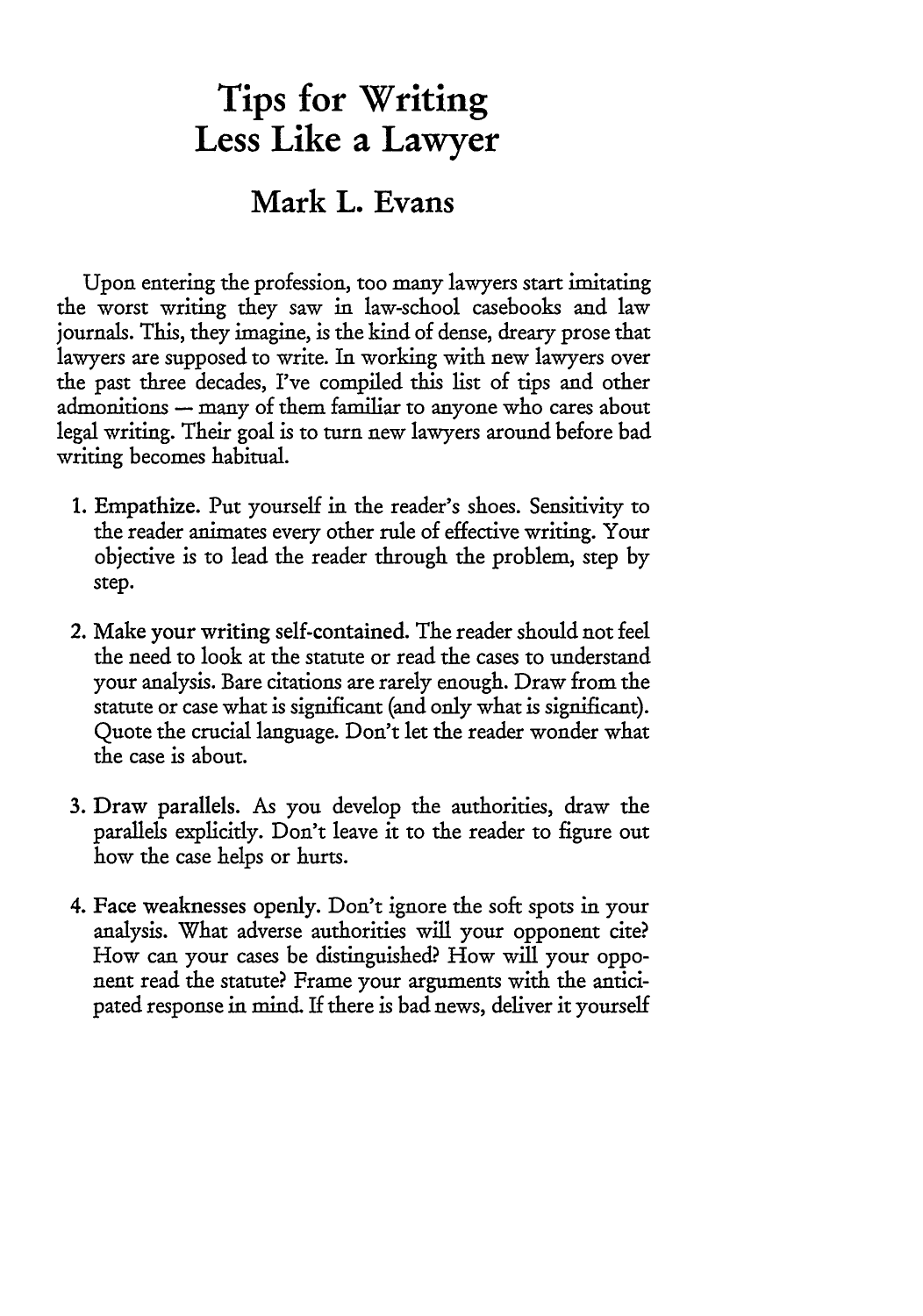and place it in the most favorable context. Don't risk your credibility **by** letting the other side offer up a surprise.

- **5.** Provide road maps. Transitions should be neither abrupt nor obscure. Tell the reader how one topic follows from the last and leads to the next. The flow should be gradual; the analytical links should be explicit.
- 6. Use examples. You can breathe life into abstract principles by illustrating your point.
- 7. Always start with the basics. Spell out the regulatory context, the key statutory phrase, the central legal or practical problem. Even a sophisticated reader will be comforted by your retracing a familiar path.
- 8. Don't expect too much of the reader. Write with the  $assumption - which is almost always accurate - that you$ have thought far more about the problem than your reader has. Your writing will be better even if the assumption is wrong.
- 9. Rewrite. Be your own toughest critic. You've never written a draft that couldn't be improved.
- 10. Make your logic explicit. Put down on paper every analytical step you have taken in your head. Be vigilant about this. Take no shortcuts. Leave no gaps.
- 11. Care about style. Style cannot be divorced from substance. If it can be said better, say it better. It is not enough to have good ideas, not enough to get your good ideas down on paper. You have to express those ideas effectively.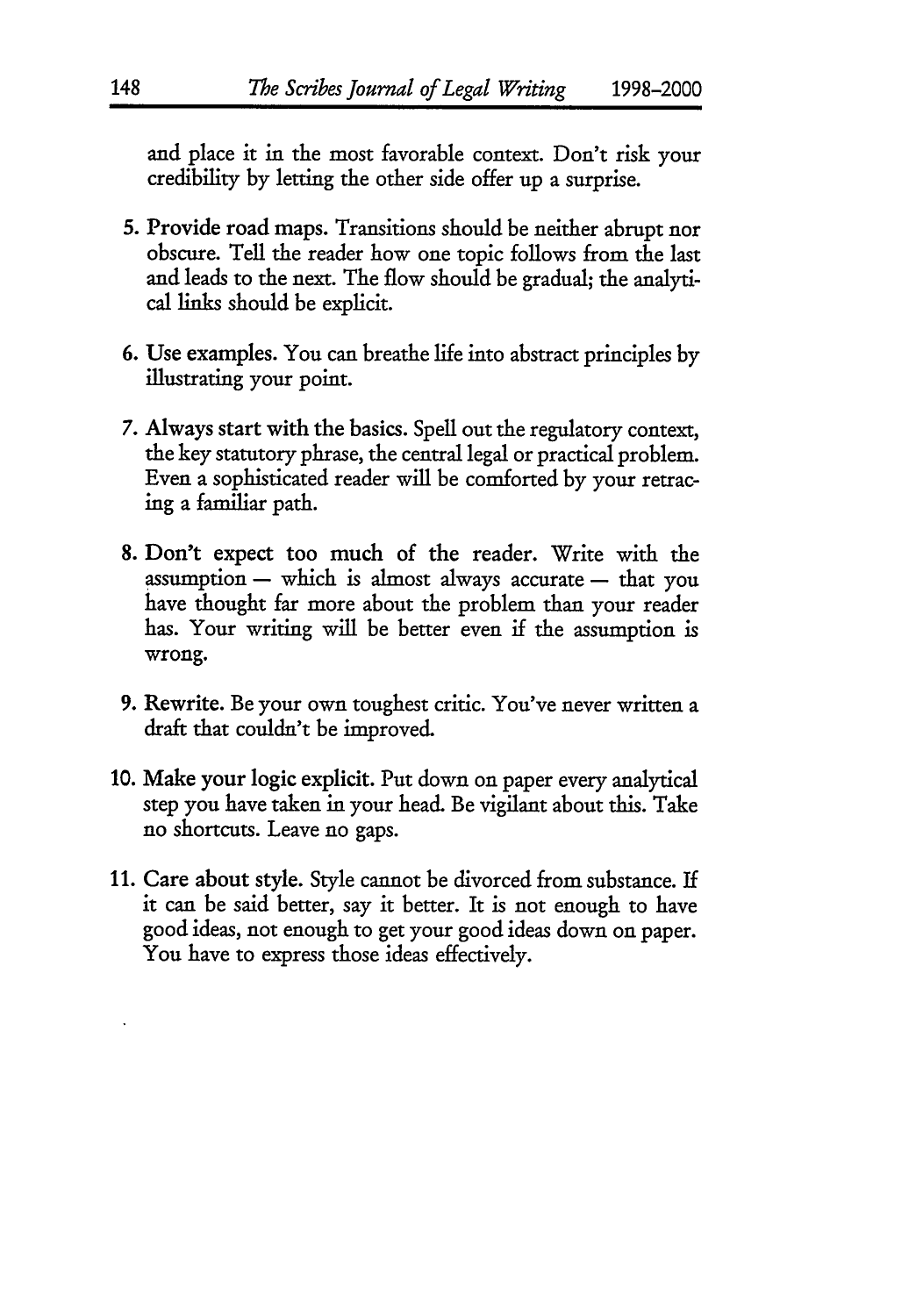- 12. Don't skip over the rough spots. You know where they are. Force yourself to rework the bumpy sentence, the awkward paragraph, the loose analysis.
- **13.** Don't write an abstract thesis. **Apply** the law to the facts at hand. Solve the problem.
- 14. Don't limit yourself to direct authority. Good advocacy and effective counseling are driven **by** analogies.
- **15.** Logic is more important than authority. If you have a compelling argument but can't find support for it, make the argument anyway.
- **16.** Pay attention to detail. Don't underestimate the importance of grammar, spelling, citation form, general aesthetics. **Sloppy** work suggests a disorganized mind. Careless mistakes not only distract and irritate a reader but may undermine her trust in **you.**
- **17.** Use subheadings liberally. Good subheadings give the reader cues that aid comprehension. They can help make a long brief digestible. They can also assist the writer **by** exposing organizational weaknesses. If you can't frame a good subheading, you may have jumbled ideas that should be treated separately.
- **18.** Omit superfluous details. Ask yourself whether a reader needs a particular fact or detail to understand the problem or the analysis. Editing out what isn't necessary will strengthen your writing. Be particularly brutal in striking out dates and numbers. Each conveys the impression that it has special significance.
	- If a number is unnecessary, leave it out. If it must be included, use a round number unless a more precise one is crucial. **1\$37** million" is far easier to absorb than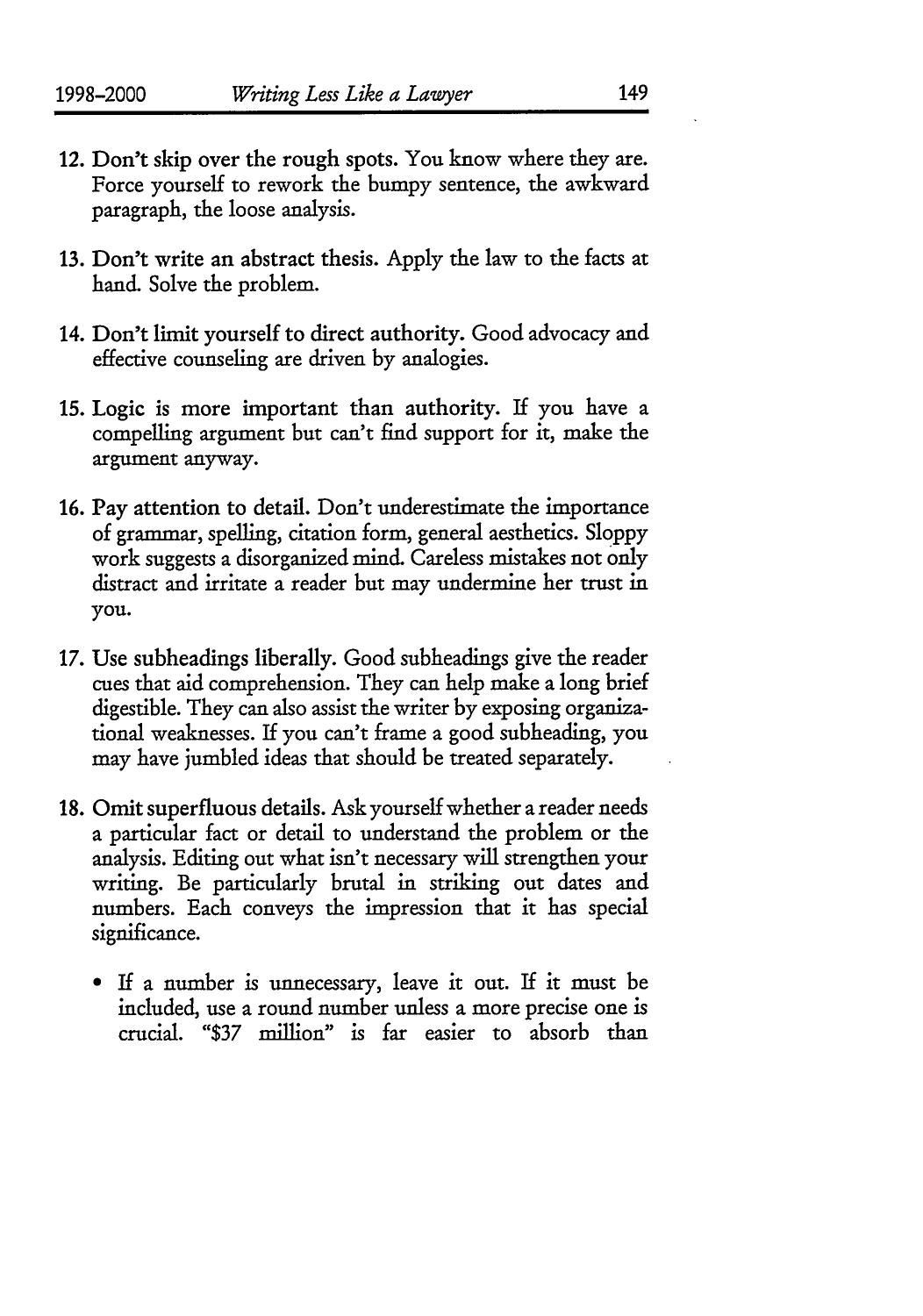"\$37,000,000" or (even worse) "\$37,468,139.27." Don't distract and tire the reader with pointless precision.

- If a date is not pivotal, leave it out. When you tell a story, all that usually matters is the sequence of events. That can be conveyed **by** the order of the sentences, occasionally supplemented by a cue word such as "then," "subsequently," or "meanwhile." If you must use a date, keep it as general as you can: try "a year later," or "in 1997," or even "in March 1997," any of which is preferable to "on March 14, 1997."
- 19. Use short paragraphs. Two or three paragraphs per typed page are about right. Don't be afraid to use one-sentence paragraphs where they seem to work. Paragraph breaks are like breaths of air. They make your writing more hospitable to the reader.
- 20. Use short sentences. The simple, declaratory sentence should be the staple of your writing. Compound and complex sentences should be used for variety.
- 21. Don't try to jam too many thoughts into one sentence. If you have more than one connecting word - "although," "if," "because," "and," "but" - you should probably break the sentence into two or three shorter ones.
- 22. Minimize footnotes.
	- Footnotes interrupt the flow of your writing and impede communication. They ask the reader not only to drop his eyes to the bottom of the page, but also to absorb information that the writer did not consider important enough to include in the text.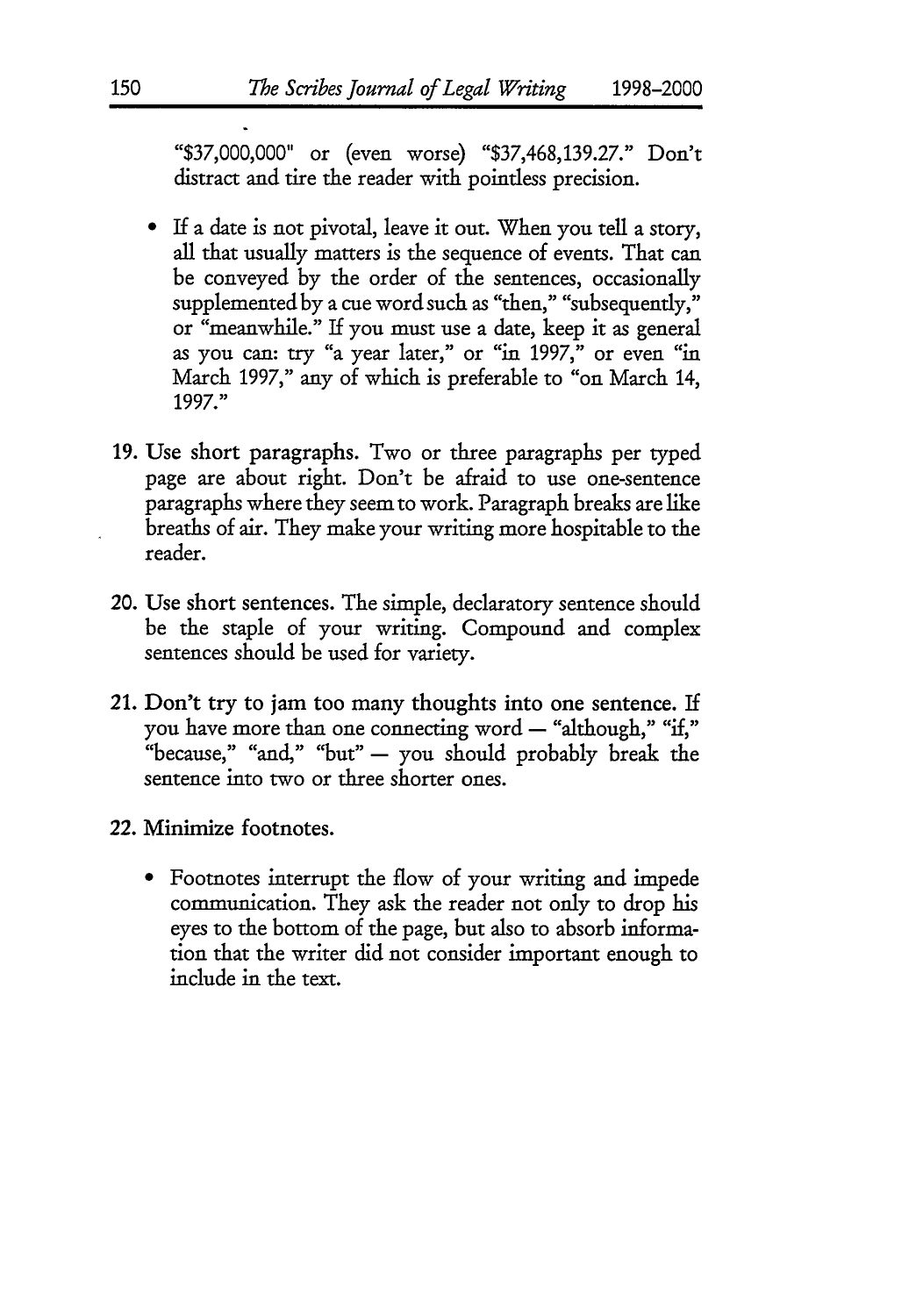- **"** Use footnotes only for essential material that would be more disruptive in the text than in a footnote.
- **"** Place footnotes at the most obvious break points. The end of a paragraph is the best possible spot; the end of a sentence is second best. If you must place a footnote in the middle of a sentence, put it where there is a natural break - for example, at a comma or a semicolon.
- 23. Eliminate unnecessary words.
	- **"** Avoid adverbs such as "very," "clearly," "plainly," and "extremely." They weaken rather than strengthen. In place of "very strong," just say "strong." Or try substituting a vigorous adjective such as "powerful."
	- **"** Don't hide behind weasel words like "fairly," "rather," and "somewhat." You will inspire greater confidence if you omit needless qualifiers.
- 24. Avoid legal-sounding words and phrases. Good lawyers don't sound like lawyers.
	- **"** Stay away from Latin phrases like "inter alia" and "vel non." They communicate little and impress no one.
	- **"** Don't let Latin abbreviations infect your writing. In place of "i.e.," "e.g.," and "viz.," substitute "that is," "for example," and "namely."
	- **"** Whip yourself if you find "above-mentioned" or its relatives in anything you've written. Administer similar punishment for "hereinafter," "heretofore," and all the other words that lawyers have invented to scare the lay public.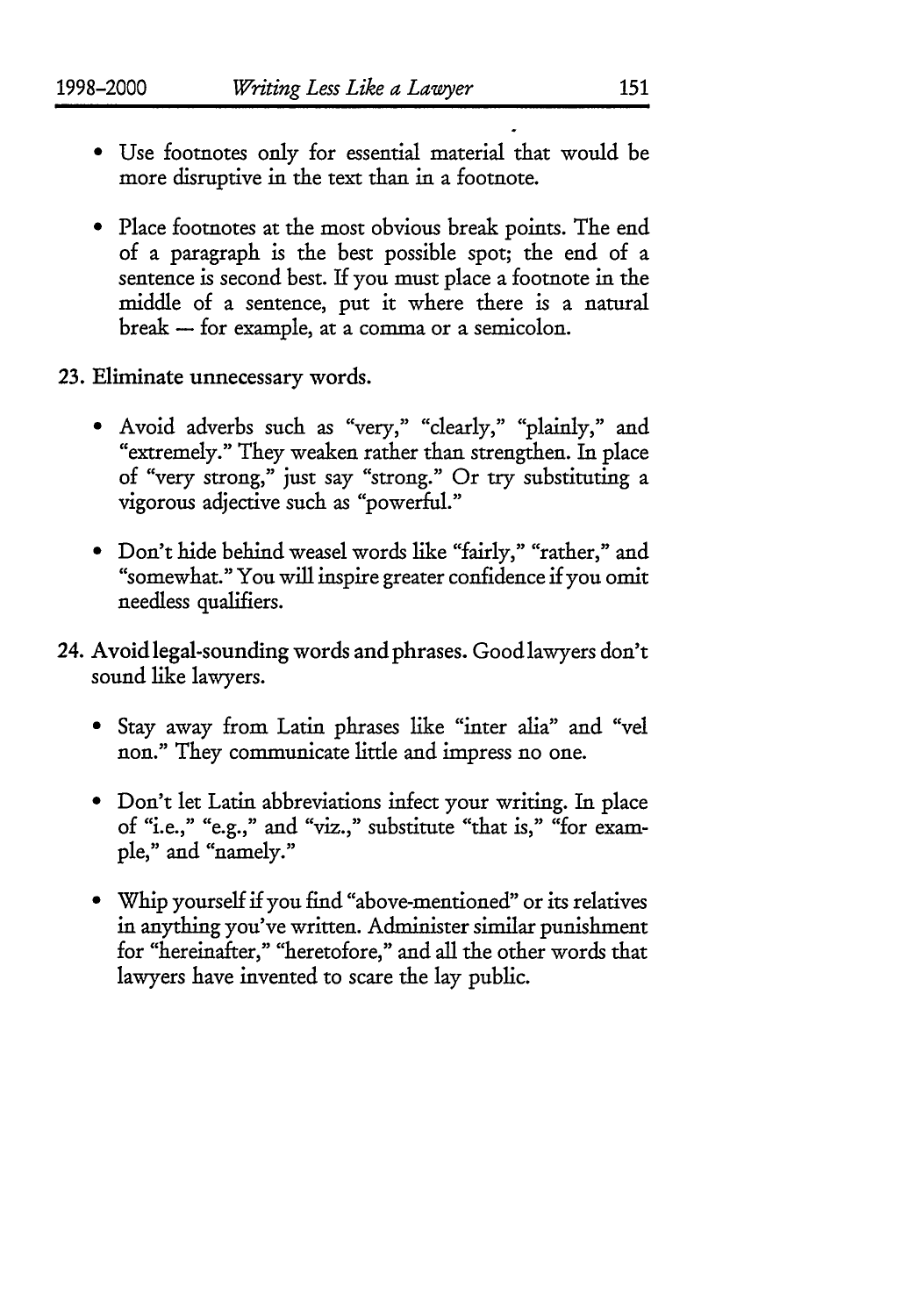- **"** Don't use a big word when a small one will do. Use "city" instead of "metropolis," "get" instead of "obtain," "have" instead of "possess," and "give" instead of "bequeath.
- **"** In general, use language that a nonlawyer member **of** your family can understand. Avoid language that would subject you to ridicule if you were to use it in a personal letter.
- 25. Don't write in law review style. Be practical, not academic. Cryptic citations do not advance the analysis.
- 26. Be sparing in your use of parentheticals. They disrupt your rhythm and make for hard reading. It is usually better to characterize the case in front of, not behind, the citation.
- 27. Don't pile on the cases. Pick the one or two most potent authorities and develop them fully and compactly. Adding weaker authorities dilutes rather than strengthens your argument.
- 28. Don't paraphrase critical language. Tell the reader precisely what the legislature or the court said.
- **29.** Minimize the use of long block quotations.
	- **"** It is rarely necessary to give the reader the entire quotation. You should do the hard work of extracting the key sentences or phrases and weave them into your own text with quotation marks.
	- **"** If you must use a block quotation, tell the reader why she is being asked to wade through it. Otherwise, her eye is likely to skip right over the quotation.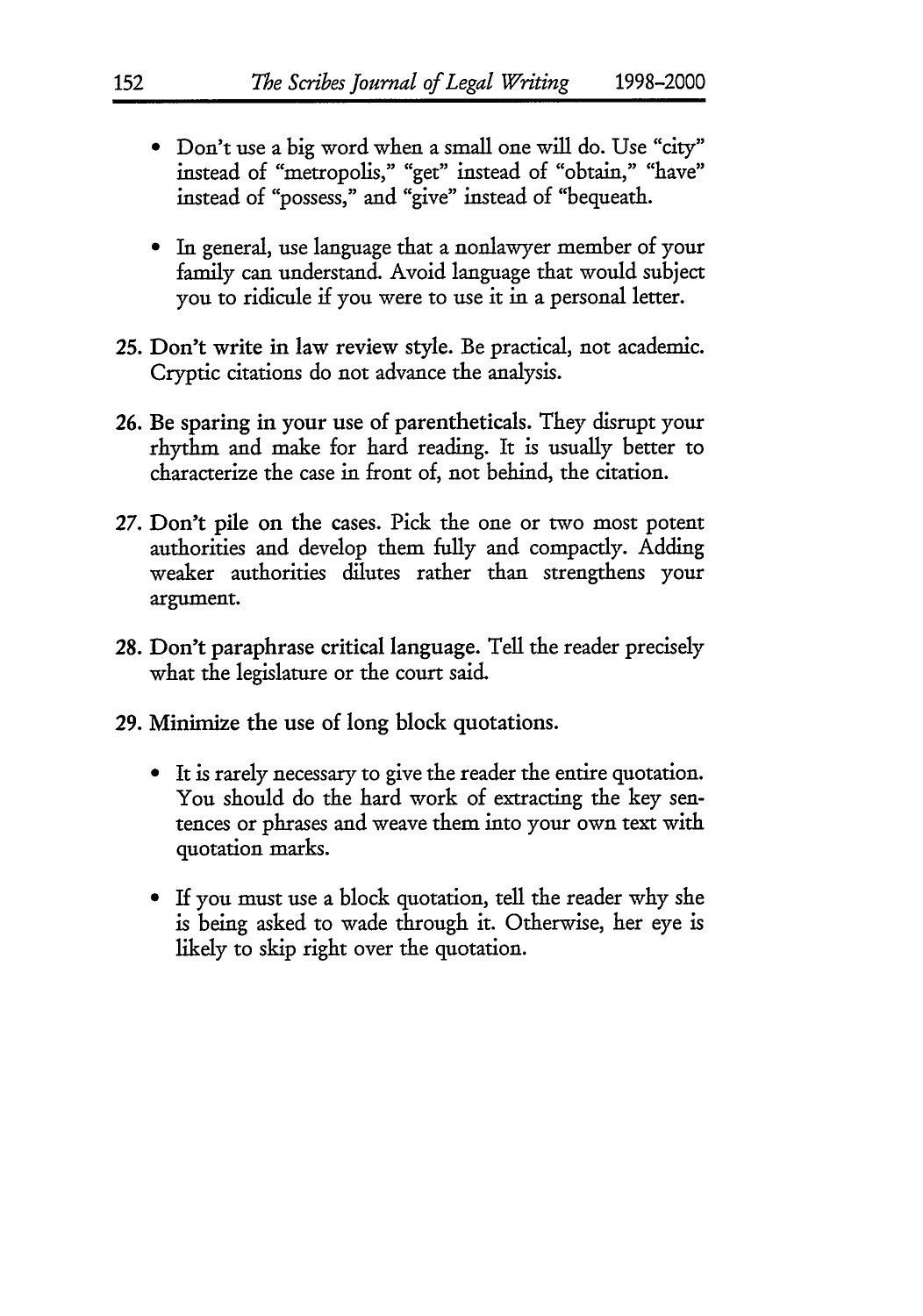**30.** Use underscoring or italics conservatively.

- **"** Typographical emphasis in text is the equivalent of shouting. Use it only where truly necessary to aid comprehension. When you edit your work, take out as much of the underscoring or italics as you can.
- **"** In quotations, underscoring can sometimes be helpful in drawing the reader's attention to the key language. But ask yourself whether the rest of the quotation is essential. If not, paraphrase it, and draw attention to the important material by making it the only part that is quoted.
- 31. Avoid computer jargon. 'Input" and "interface" have crept into casual discourse. Don't let them infiltrate your legal prose.
- 32. If you must use technical terms, define them.
- 33. Avoid unpronounceable acronyms.
	- **"** There are some obvious exceptions: "IRS," "FBI," "FCC," "FOIA," "NAACP."
	- **"** If you need a short handle for "The National Committee for the Protection and Promotion of Free Market Economic Principles," don't use "NCPPFMEP." That is a false economy. Though it takes up less space than the full name, the reader's eye stops at each letter, and the acronym conveys nothing that any normal person can remember. A much better alternative is "the Committee" or "the National Committee" or the "the Free Market Committee." For the "Telecommunications Act of 1996," use "1996 Act" or "Telecom Act," not "TA."
	- \* Tell the reader what shortened name you will use only when necessary to avoid confusion. There is ordinarily no